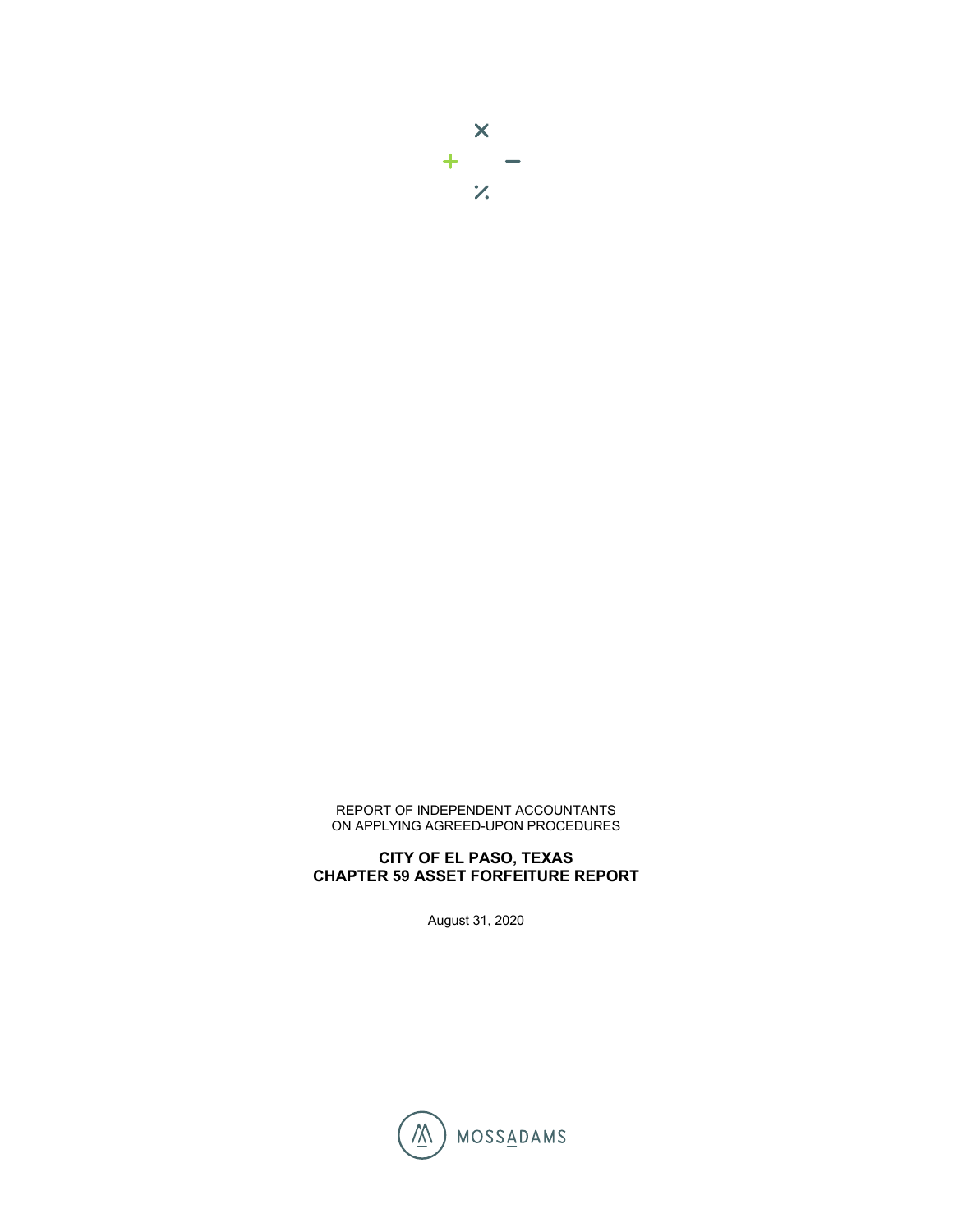

## **Report of Independent Accountants on Applying Agreed-Upon Procedures**

The Honorable Mayor, City Council and City Manager El Paso, Texas

We have performed the procedures enumerated below, which were agreed to by the management of the City of El Paso, Texas (the City), on the Chapter 59 Asset Forfeiture Report by Law Enforcement Agency of the El Paso Police Department as of and for the year ended August 31, 2020. The City is responsible for the Chapter 59 Asset Forfeiture Report by Law Enforcement Agency of the El Paso Police Department as of and for the year ended August 31, 2020. The sufficiency of these procedures is solely the responsibility of the party specified in this report. Consequently, we make no representation regarding the sufficiency of the procedures enumerated below either for the purpose for which this report has been requested or for any other purpose.

The agreed-upon procedures we applied and the results are as follows:

- 1. Obtain the "FY 2020 Chapter 59 Asset Forfeiture Report by Law Enforcement Agency" (the report) prepared by the El Paso Police Department for the reporting period from September 1, 2019 through August 31, 2020.
	- a. Compare the line I.A "Beginning Balance" of the report to the prior year report previously filed.
	- b. Compare the line II.A "Beginning Balance" of the report to the prior year report previously filed.

**Result:** We obtained the report prepared by the El Paso Police Department for the reporting period September 1, 2019 through August 31, 2020. We noted that the amounts reported on line I.A and line II.A agreed to the amounts as reported in the prior year report.

- 2. Obtain a detail by case number of line I.B "Amount seized and transferred to the District Attorney pending forfeiture" of the report, which lists funds seized.
	- a. Agree all amounts from the detail obtained to sworn affidavits and deposit records provided by the El Paso Police Department.
	- b. Compare the date of deposit for all amounts to the date the check was picked up from the District Attorney's office by viewing the El Paso Police Department check log, noting if all monies received during the reporting period were deposited in accordance with the City's cash management policy.

**Result:** We obtained a detail of funds seized by case number of line I.B of the report. We noted that all amounts from the detail agreed to sworn affidavits and deposit records provided by the El Paso Police Department. We noted that all amounts received during the period were deposited in accordance with the City's cash management policy by comparing the dates of deposit to the dates the checks received from the District Attorney's office, as documented in the El Paso Police Department's check log.